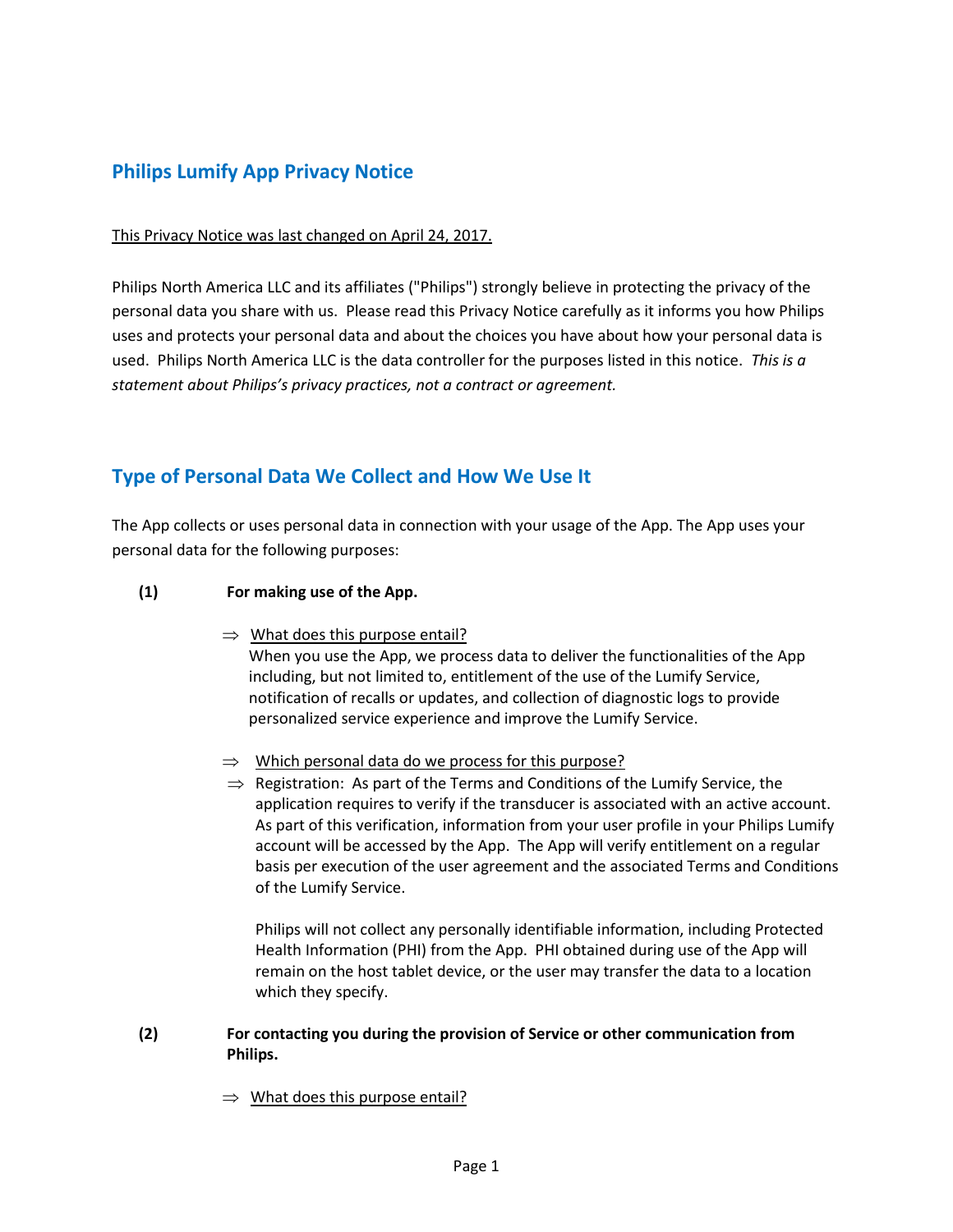Philips needs the contact information of the App user, in order to respond to requests for service, or to delivery important communication about the product.

- $\Rightarrow$  Which personal data do we process for this purpose?
- $\Rightarrow$  The following information will be collected during the user registration process: Name, email address, institution, country.
- $\Rightarrow$  Device Notification: To ensure Philips can notify you in case of recalls or service updates specific to your device, the App will collect and communicate device information (your unique device identifier, model, version, OS level), information about the transducer that is registered with the device, and software revision.
- $\Rightarrow$  Diagnostic Logs: To ensure that Philips can provide you with personalized service experience and improve the Lumify Service, diagnostic information will be sent back to Philips. This information includes: Account information as collected during the registration process, your unique device identifier, device information, Application and hardware diagnostic information.

### **(3) For sending you targeted commercial information about news, products or promotions from Philips.**

 $\Rightarrow$  What does this purpose entail? We would like to keep you updated on our latest products and services and other opportunities and developments within Philips. We will do this by means of emails. You may select this option when completing the Contact Preferences screen.

### Which personal data do we process for this purpose?

 $\Rightarrow$  The following information will be collected during the user registration process: Name, email address, institution, country.

# **How We Share Information with others**

Philips makes use of third party vendors or hosting partners who act on behalf of Philips, in order to provide the necessary hardware, software, networking, storage, transactional services and/or related technology required to run the App or the services provided.

Philips also uses third-party service providers to help Philips with the internal operations of our App. These third-party service providers collect persistent identifiers sent by your mobile device, such as session, usage and log data. Our agreements with these third parties will limit the purposes for which your data can be used and will require your data to be adequately safeguarded.

If Philips allows a third party to transfer your personal data outside of your geographic region, we will take steps to protect your privacy rights through the use of contractual arrangements or other means, which will provide a comparable level of protection while the information is being processed by our trusted third parties.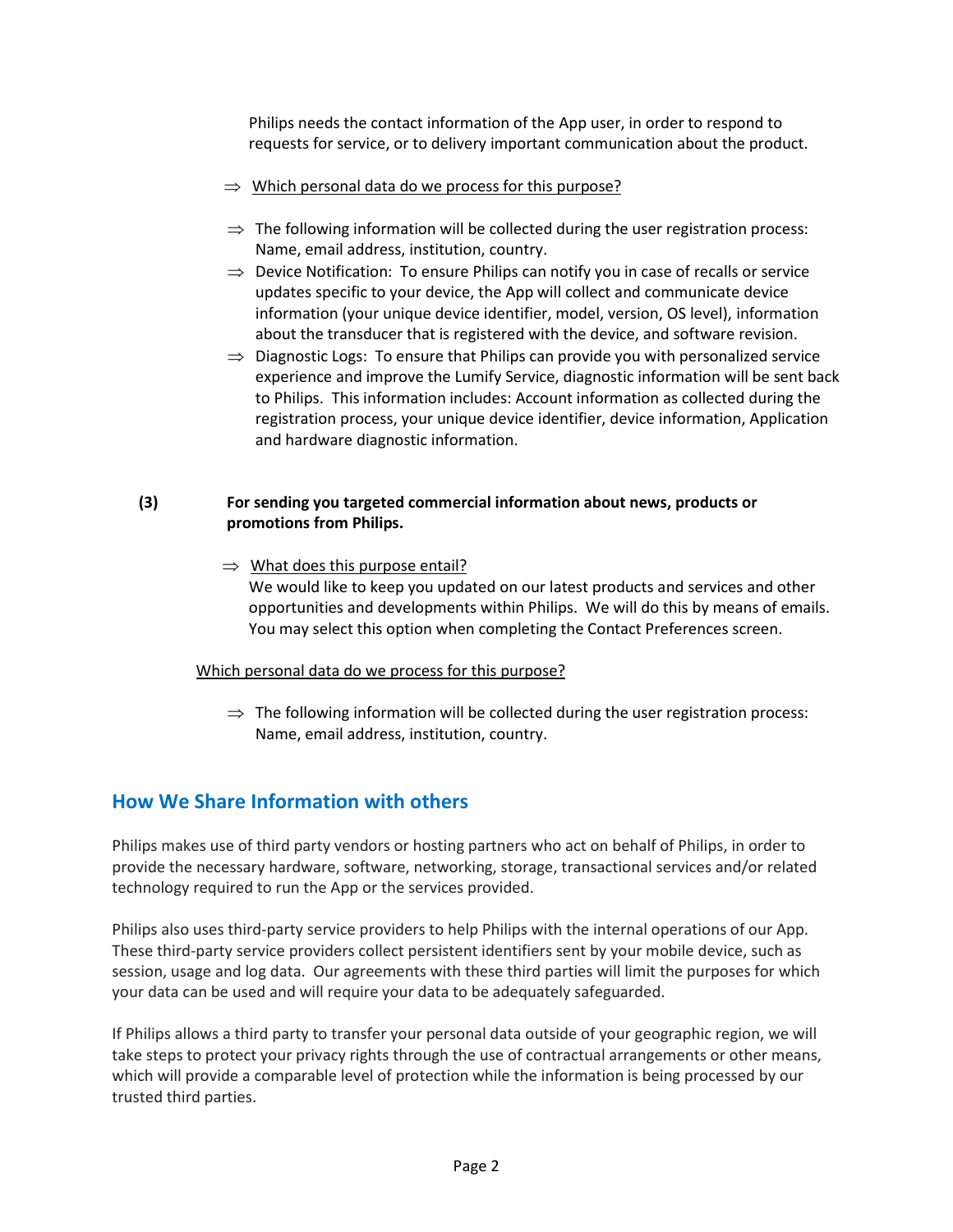Philips will disclose personal data only under this policy and/or when required by law.

Philips sometimes sells a business or a part of a business to another company. Such a transfer of ownership could include the transfer of your personal data directly related to that business, to the purchasing company.

### **Your Choices and Rights**

We want to know you better so we can serve you better while at the same time, we respect your choices about how we use your personal data.

Your data may be transferred from your home country to other Philips companies, in different locations around the world.

You may at any time amend your personal profile data or change your preferences via the Contact Preferences screen on the app. To opt-out of our marketing services you can at any time make use of the 'unsubscribe' button below each email that is sent to you.

You may at any time request access to your personal data, request correction or object to the processing of your personal data, by emailing us at [privacy@philips.com.](mailto:privacy@philips.com)

### **Security of your Data**

We recognize and take seriously our responsibility to protect the data you entrust to Philips from loss, misuse or unauthorized access. Philips uses a variety of security technologies and organizational procedures to help protect your data. For example, we use firewalls to implement network access controls; we limit access to our production servers and services; we log and audit access to our systems infrastructure; and we encrypt certain types of data, including sensitive personal and financial information.

Philips may store your data in a secure cloud infrastructure. This means that your data is processed on behalf of Philips by a cloud service provider and is stored in Ireland. [Data from USA customers is stored in the USA.] Philips has implemented organizational and contractual measures to protect your data and to impose the same requirements on our cloud services providers, including requirements that your data is exclusively processed for the purposes mentioned in this Privacy Notice.

## **Special information for parents**

While Philips Apps are not generally targeted at children under the age of 13, it is Philips policy to comply with the law when it requires parent or guardian permission before collecting, using or disclosing information of children.